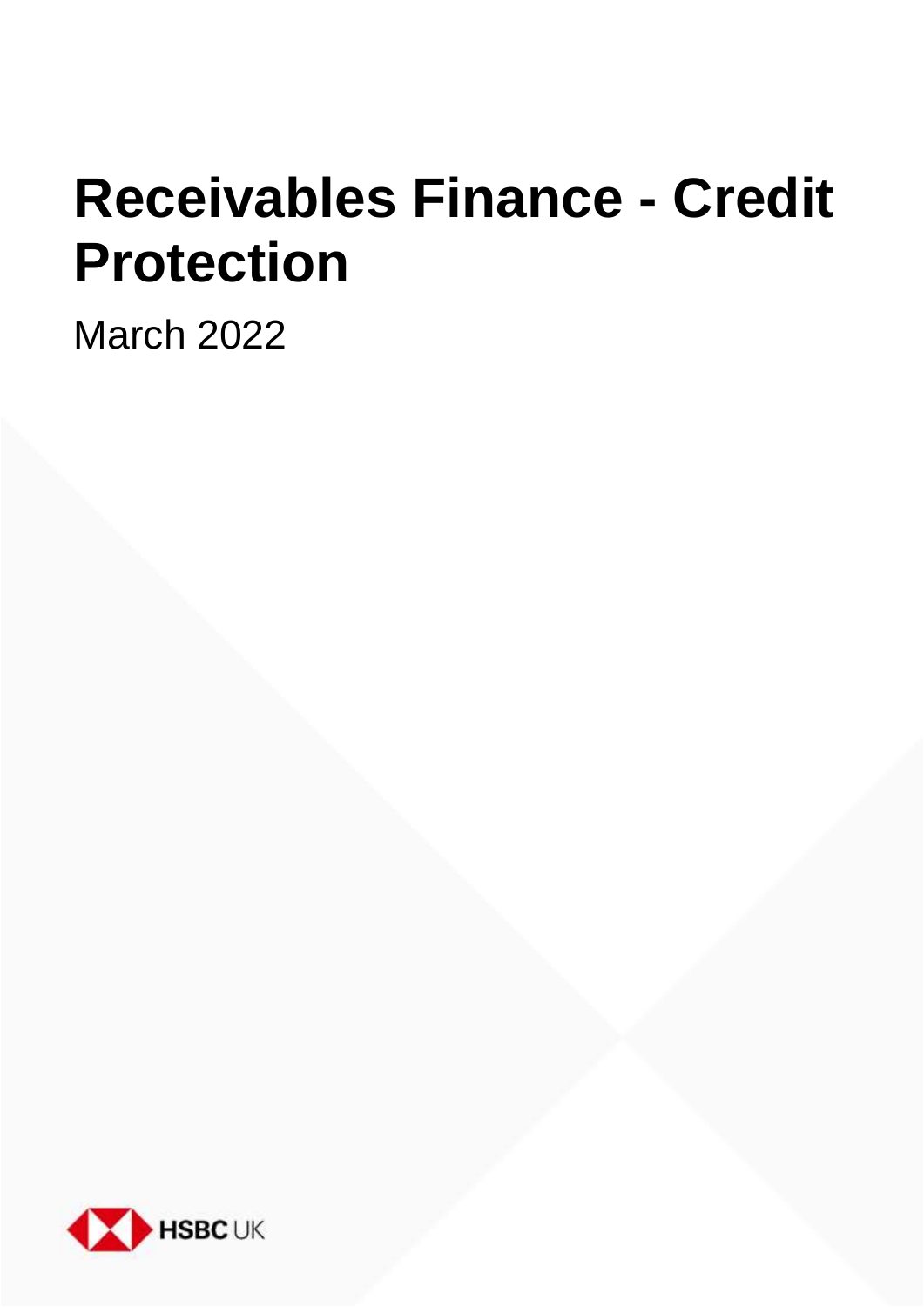## **The basics**

Credit protection is an optional product feature that limits the impact of your customers paying late or becoming insolvent when you have a receivables finance facility with us (either Invoice Discounting, or Invoice Finance with Sales Ledger Management).

Under our agreement with you, we have contractual rights to: (i) designate debts as ineligible debts, and/or (ii) require you to repurchase those debts, and/or (iii) remove or reduce the funding availability accordingly.

Credit protection is our agreement to limit these contractual rights. Provided the debt purchased by us is eligible for credit protection (see below), the protected amount will remain available to you in your funding facility (invoice discounting or invoice finance with sales ledger management) regardless of your customer paying late or becoming insolvent.

This guide is to help you understand the credit protection feature. Full details of the applicable terms are set out in the Debt Purchase Agreement between you and us (the Agreement).

### **How it works**

If you have selected the credit protection product feature, we may set a credit protection limit for a customer. For your customers in the UK, the Isle of Man and the Channel Islands, we will provide an initial limit automatically unless we or you are aware of any adverse information about the customer. For your customers in other countries, we will usually confirm a limit with you on a case by case basis.

In order to avoid invalidating any current or future credit protection requests please note that if a credit protected debt is unpaid 120 days past its due date, or is payable by a customer that becomes insolvent, you must not trade with that customer on any terms (unless we agree) until the credit protected debt is fully discharged. Additionally, if a credit protected debt is unpaid, or is payable by a customer that becomes insolvent, you must not trade with that customer on Pro Forma or Cash on Delivery (CoD) terms (unless we agree) until the credit protected debt is fully discharged.

We will make funding available to you and/or maintain existing funding in relation to that debt despite nonpayment, provided the debt is eligible for credit protection. A summary of key requirements for eligibility included in your Agreement with us is detailed below.

If you are using our Invoice Discounting option for finance you will need to do the following at 60 days past due date or, if earlier, 120 days from invoice date:

- within 7 days, notify the customer of our ownership of the debts;
- within 15 days, provide an 'instruction for collection form' to us and all information relevant to prove the existence and validity of the debt, and your attempts to collect the debt as our agent.

If you are using our Invoice Finance with Sales Ledger Management product, this will not apply as we will be seeking to collect the debt ourselves and will pursue our usual processes for doing so.

### **What you need to know**

Certain debts are not eligible for credit protection. A full list is included within your Agreement with us but this includes:

- debts (or a part of a debt) in excess of a limit we set for a customer will not be covered whilst the limit is exceeded
- debts that are the subject of any breach of warranty or undertaking that you give to us under the agreement (this includes debts which are disputed)
- the part of the debt which is the 'first loss' as defined in our agreement with you
- debts which are already over 60 days overdue for payment at the beginning of our relationship with you, and all debts of that customer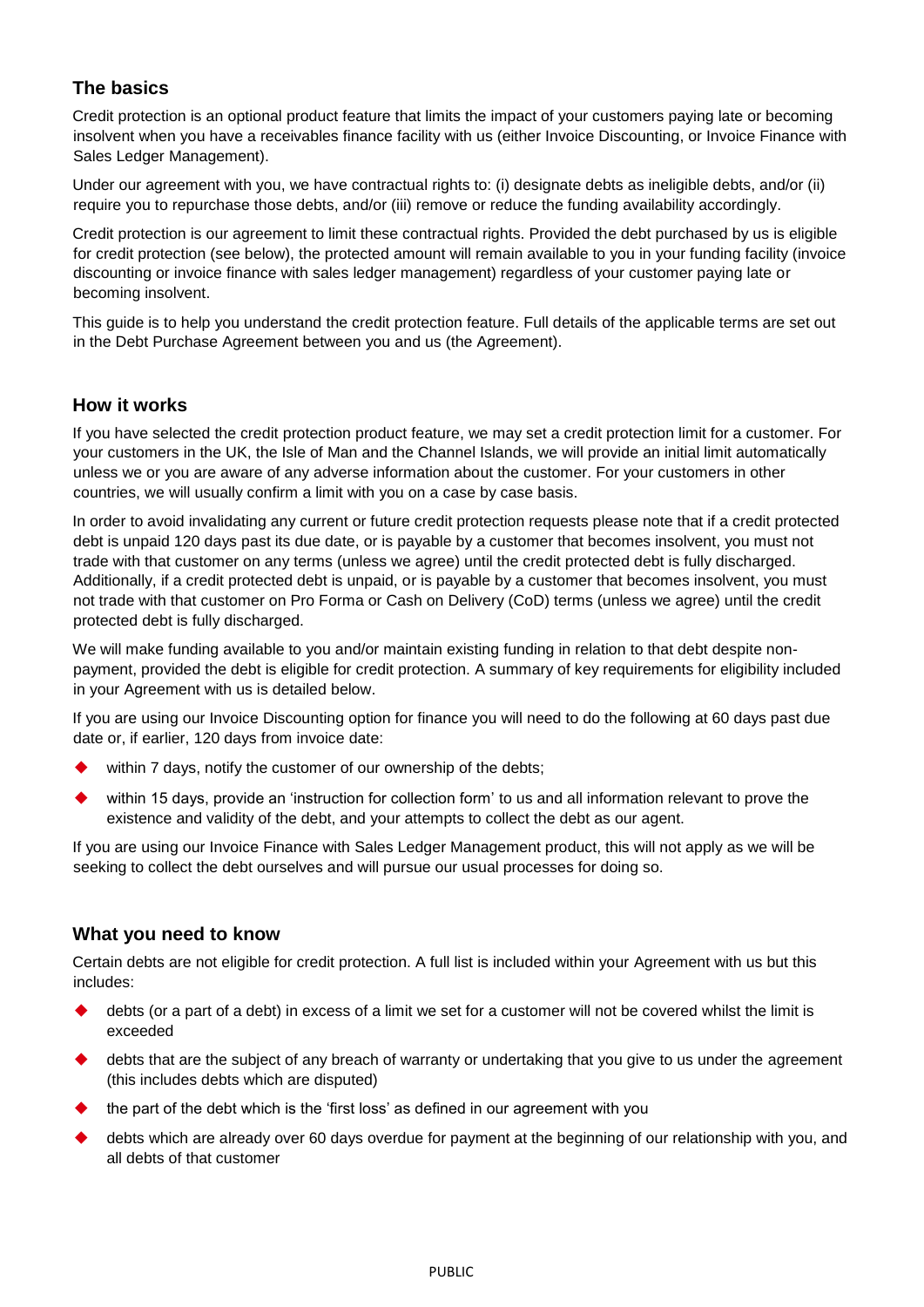- debts created on payment terms that we have not agreed to
- debts that are irrecoverable due to Force Majeure e.g. civil commotion, war, act of god or due to the direction of any government, so called political risk
- debts where the 'instruction for collection form' is not submitted within the timescales required.

If a debt becomes ineligible for credit protection (e.g. by it becoming a disputed debt), any benefit received as a result of this debt in terms of available funding will be removed and/or reversed (unless we agree otherwise on a case by case basis) unless or until the debt becomes eligible again (e.g. by proving the debt in court or otherwise withdrawal of the dispute).

We can change the limits applicable to your customers and will notify you of this. Any change to a limit will not impact debts you have already notified to us prior to the notice to change the limit. If a limit request is declined and you have concerns about this decision, please contact us and we will explain the position to you and discuss options available.

The credit protection and limits provided are for the named customer legal entity only. It is important that you check and ensure that the information you are providing to us is accurate in all respects (including company registration number if applicable).

If the customer is insolvent, we will seek to recover the debts within the insolvency process or in some circumstances we may reassign the debts to you for you to do this. In either case, any dividend received by either of us would be shared in proportion to the proportion of the debts which were and were not credit protected.

The VAT element of debts is not eligible for credit protection, and account adjustments (debits and credits) may be made from time to time to reflect this in accordance with the agreement.

You need to maintain robust operational and data records and must carry out appropriate due diligence on your customers.

If your customer becomes insolvent, making funding available to you and/or maintaining existing funding in relation to that debt despite non-payment may require sight of satisfactory evidence as to proof of the debt.

If you choose to cancel the credit protection product, we will treat all eligible debts falling within the credit protection terms before notification of cancellation as still being eligible for credit protection. If the Invoice Finance agreement is terminated, credit protected receivables will become unprotected if they are outstanding on the termination date.

### **What does it really cost?**

- The charge for Credit Protection is set out in the agreement.
- You will be liable for our legal costs in pursuing a debt through court proceedings under the terms that we shall agree with you, before a decision is made for legal action to commence. However, this liability for legal costs is limited by reference to the proportion of the debts which are covered by credit protection. You will only be responsible for unrecovered costs of court action in proportion to the value of the debts which are not covered by credit protection.

### **More information**

You can find further helpful information on how to operate your receivables finance products in the "Help" section of the RF on HSBC*net* platform, including detailed user guides for our Credit Protection feature.